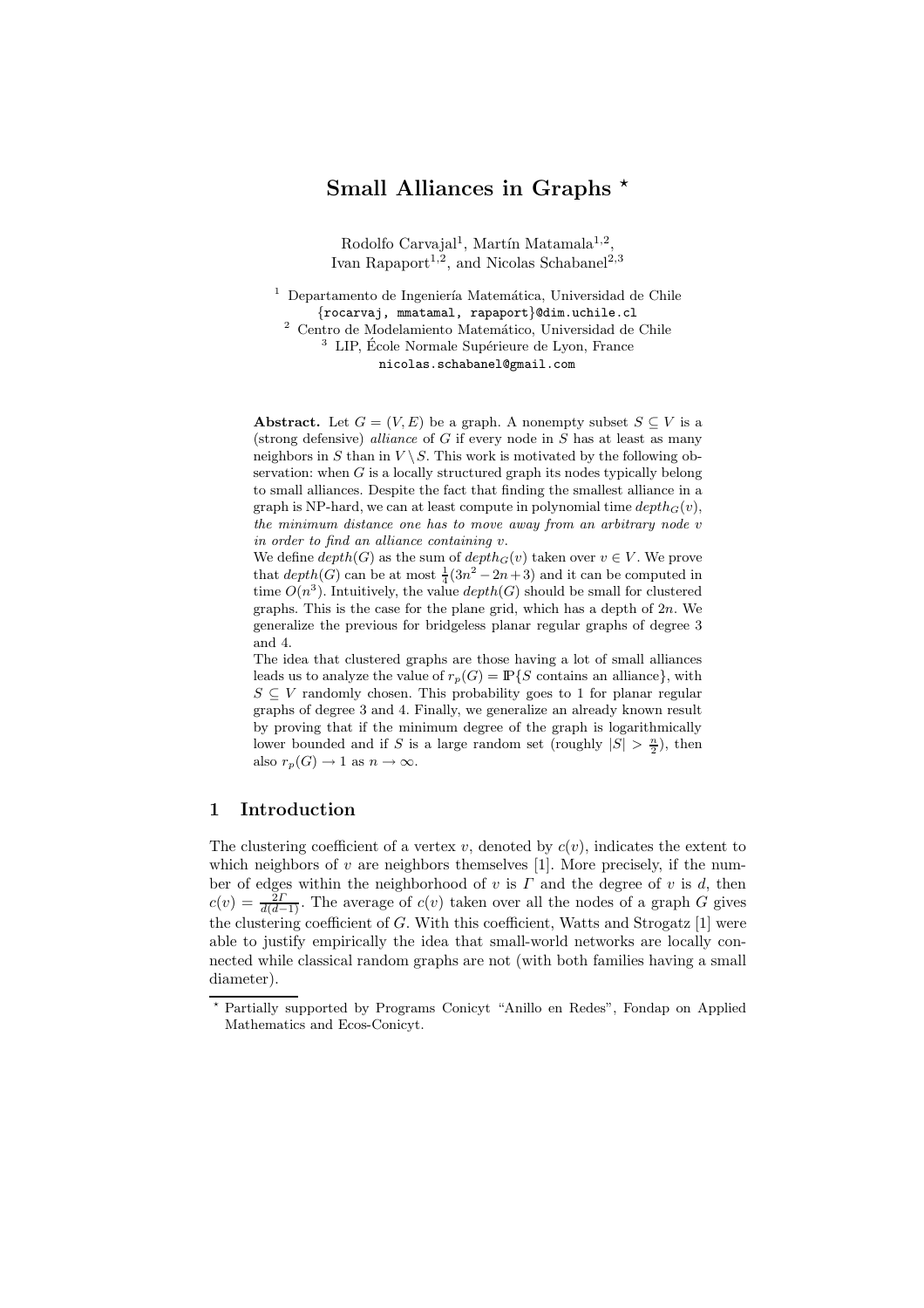

Fig. 1. A locally structured graph.

A fundamental limitation of the clustering coefficient is shown in the graph of Fig. 1, consisting of a ring where every vertex has two additional neighbors at ring-distance k. When  $k = 2$ , the clustering coefficient is  $\frac{1}{2} > 0$ . However, when  $k \geq 3$  it becomes 0, despite the fact that the structure of the graph remains the same.

This and other limitations have lead researchers to propose all kinds of generalizations. In [2], for instance, authors introduced a new definition intended to filter out the effect of degree correlations. In [3], instead of asking "how many of my neighbors are connected?", researchers started to ask "how closely related are my neighbors?". Roughly, this is the approach behind most of the new notions such as grid coefficient [4], meshedness coefficient [5], weighted clustering coefficient [6], high order clustering coefficient [7] and efficiency [8].

In the present work we take another approach, which is motivated by the following observation: the nodes of locally structured graphs typically belong to small *alliances*. In Fig. 1, these alliances are cycles of length  $k$ . More precisely, a subset of nodes  $S \subseteq V$  is an alliance if each of its nodes has at least as many neighbors inside S than outside S. The formal definition was given in [9], where they used the term *strong defensive alliance* (which for simplicity we call alliance).

**Our results.** Let  $S_v$  be, among all the alliances containing the node v, a minimum one (with respect to the cardinality). Since finding  $|S_v|$  is NP-hard, we exhibit in Sect. 2 a polynomial time algorithm that computes  $depth_G(v)$ , the minimum distance one has to move away from  $v$  in order to find an alliance containing v. We define  $depth(G)$  as the sum of  $depth_G(v)$  taken over all the nodes of G. We prove that the depth of G can be at most  $\frac{1}{4}(3n^2 - 2n + 3)$  and it can be computed in time  $O(n^3)$ . For *bridgeless planar* cubic graph we obtain a better upper bound, namely  $\frac{15}{2}n$ . We consider this section the starting point of our research efforts by which we expect to find bounds for the depth of different graph classes.

We also take a probabilistic approach introducing another coefficient. We consider the probability of finding an alliance in a randomly chosen subset of nodes S (each one independently and with probability  $p$ ). We prove that, as expected and in accordance with the previous result, this probability goes to 1 for planar regular graphs of degree 3 and 4.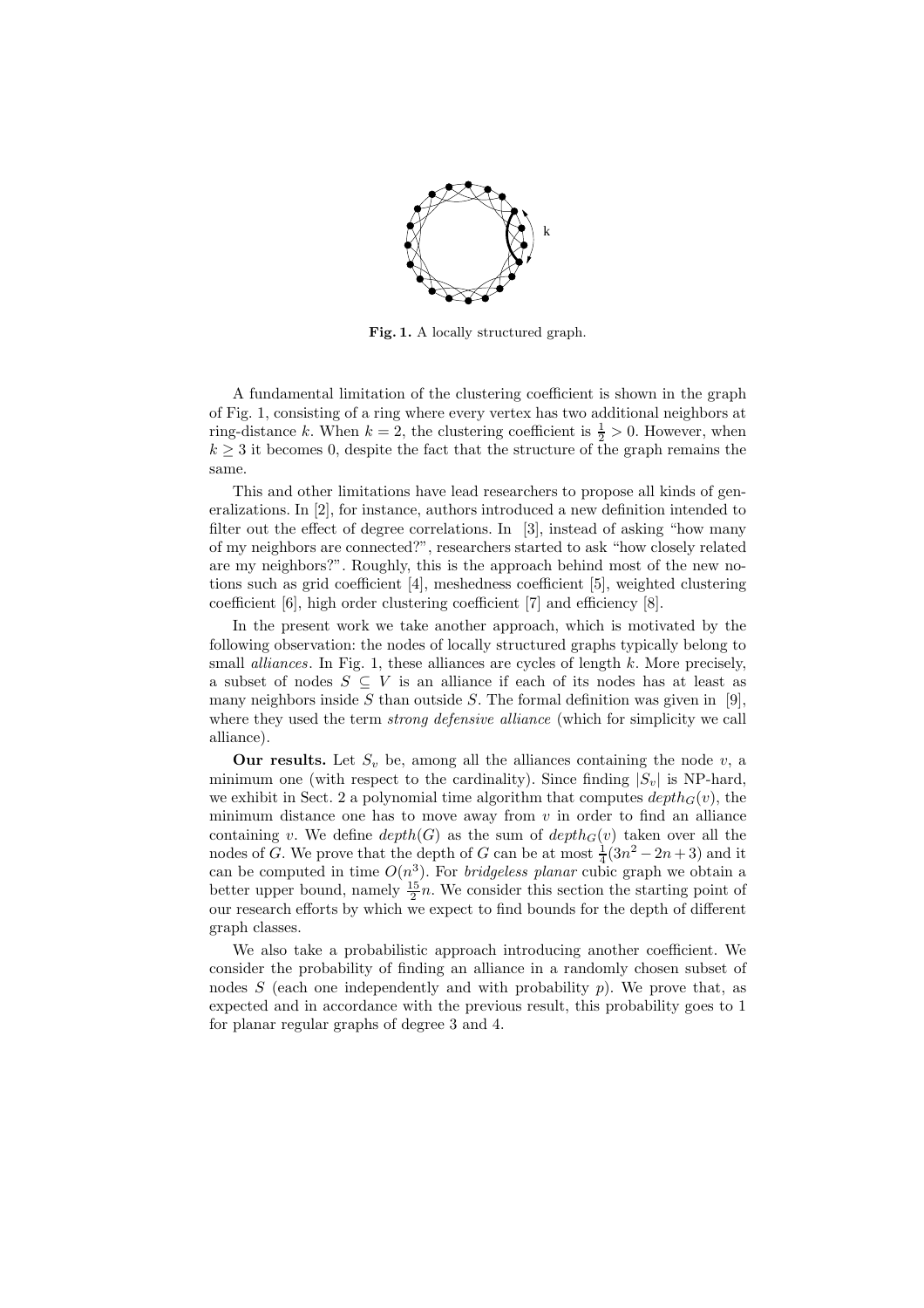It is known that in every graph  $G = (V, E)$  of n nodes there exists an alliance of size at most  $\lfloor \frac{n}{2} \rfloor + 1$  [9, 10]. We prove a stronger result which says that, for graphs where the degree of every node is  $\omega(\log(n))$ , if the chosen set S is large enough (i.e, with  $p > \frac{1}{2}$ ), then S will be an alliance with high probability.

Related work. The notion of alliance was first studied in [9], where the authors introduced various types of alliances which have been studied later, calculating and bounding their size on certain classes of graphs. Namely, these types of alliances are: defensive alliances [9, 11], offensive alliances [12], global defensive/offensive alliances  $[13, 14]$ , dual or powerful alliances  $[15]$  and k-alliances  $[16-$ 19].

The notion of alliance is very natural and, for that reason, it has appeared in other works in different contexts. In [20] the notion of web community was introduced: "a community is a set of sites that have more links to members of the community than to non-members". In [21] the authors refer to a "white block" as a subset W of an  $(m \times n)$ -torus composed of vertices "each of which has at least two neighbors in  $W$ ". This set  $W$  is, of course, an alliance. It appeared when researchers were trying to bound the size of monopolies and coalitions in graphs [22, 23]. A closely related line of research consists in trying to partition the graph into communities (alliances in this work). Here the key object is the partition itself and the measure of its quality. Newman in [24], together with a state-of-the-art survey and a complete list of references, provides an algorithm for partitioning based on the eigenspectrum of a matrix he calls modularity matrix.

**Some terminology.** Let  $G = (V, E)$  be a (simple) undirected graph. We will usually assume  $|V| = n$ . Let  $X \subseteq V$  and  $v \in V$ . Let  $d_X(v)$  be the number of neighbors the node v has in X. In other words,  $d_X(v) = |N_G(v) \cap X|$ , where  $N_G(v)$  is the (open) neighborhood of v. A nonempty subset  $S \subseteq V$  is a strong defensive alliance [9] if for every vertex  $v \in S$  it holds that  $|N_G(v) \cap S|$  $|N_G(v) \cap S|$ . Note that this is equivalent to  $d_S(v) \geq d_{\overline{S}}(v)$ . In this work such a set  $S$  will simply be called an alliance. The eccentricity of a node  $v$ , denoted by  $ecc<sub>G</sub>(v)$ , is the greatest distance between v and any other node in G.

#### 2 The Depth of a Graph

Let v be a node of a graph  $G = (V, E)$ . Let  $S_v \subseteq V$  denote a minimum size alliance containing  $v$ . Our work is motivated by the following observation: in locally structured graphs the value  $|S_v|$  is typically small. Therefore, if we want to measure how locally structured a graph is, we should compute the average of  $|S_v|$  taken over all the nodes. Unfortunately, calculating the size of each  $S_v$ turns out to be NP-hard. In fact, let us define the problem Alliance as follows:

**ALLIANCE** 

**Instance:** Graph G and  $k \in \mathbb{N}$ .

**Question:** Is there any alliance S in G such that  $|S| \leq k$ ?

This problem is NP-complete [25]. For sake of completeness we present our own reduction in the Appendix. Despite the fact that the previous result implies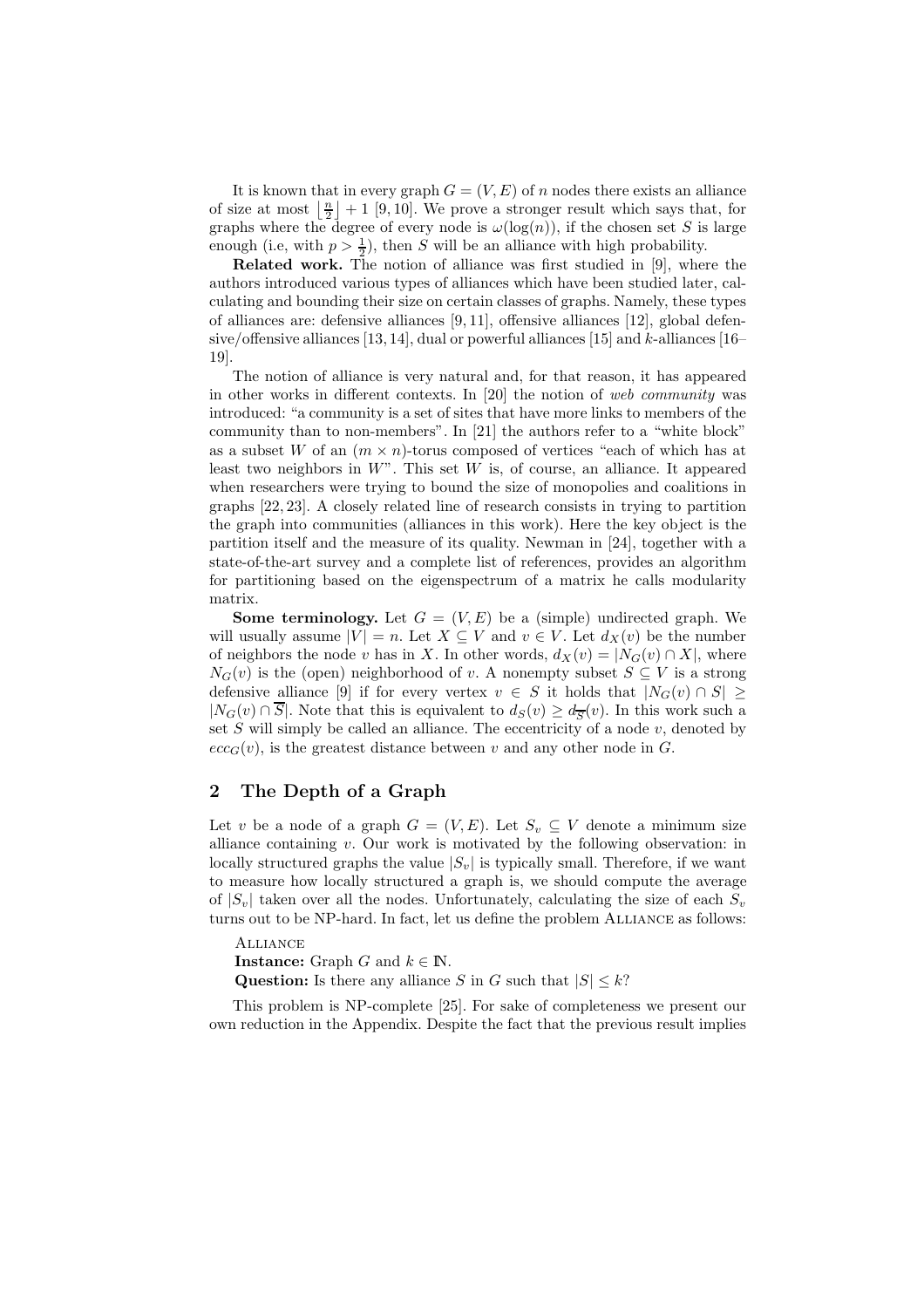that in practice there is no efficient way to find  $|S_v|$ , we can still do something. In fact, since we are looking for a measure of "clustering", it would be enough to compute the *depth* of  $v$ , the minimum distance one has to move away from  $v$ in order to find an alliance containing  $v$ :

$$
depth_G(v) = min\{ecc_S(v) : S \text{ alliance with } v \in S\},\
$$

where  $ecc<sub>S</sub>(v)$  is the S-eccentricity of v, the distance from v to the farthest node in S. We are going to present first an algorithm that, given  $A \subseteq V$ , outputs  $m(A)$ , the largest alliance contained in A.

```
ALLIANCE Input: G = (V, E), A \subseteq V. Output: m(A).
S \leftarrow AS' \leftarrow \{v \in S : 2d_S(v) \geq d_G(v)\}while S' \neq S do
   S \leftarrow S'S' \leftarrow \{v \in S : 2d_S(v) \geq d_G(v)\}end while
return S
```
**Proposition 1.** If the set  $m(A)$  computed by algorithm **ALLIANCE** is not empty, then it is the largest alliance contained in A. The time complexity of ALLIANCE is  $O(n^2)$ .

Proof. Let S be any set of vertices and let

$$
S' = \{ v \in S : 2d_S(v) \ge d_G(v) \}
$$

Clearly,  $S' = S$  if and only if S is an alliance. Moreover, an alliance is contained in  $S$  if and only it is contained in  $S'$ . Hence, the largest alliance contained in S (if any) is also contained in S'. Therefore, if **ALLIANCE** sets S' to Ø during some iteration, then it will finish with  $m(A) = \emptyset$ . Otherwise, it stops with  $m(A) = S' = S \neq \emptyset$ , for some set S. For the time complexity notice that the construction of S' is  $O(n)$  and there are at most n iterations. □

By using ALLIANCE we propose the following algorithm to compute the depth of a vertex.

```
DEPTH Input: G = (V, E), v \in V. Output: depth_G(v).
A \leftarrow N_G(v) \cup \{v\}, r \leftarrow 1while r \leq n do
  if v \in \text{ALLIANCE}(A) then
     return r
  end if
  A \leftarrow A \cup N_G(A)r \leftarrow r + 1end while
```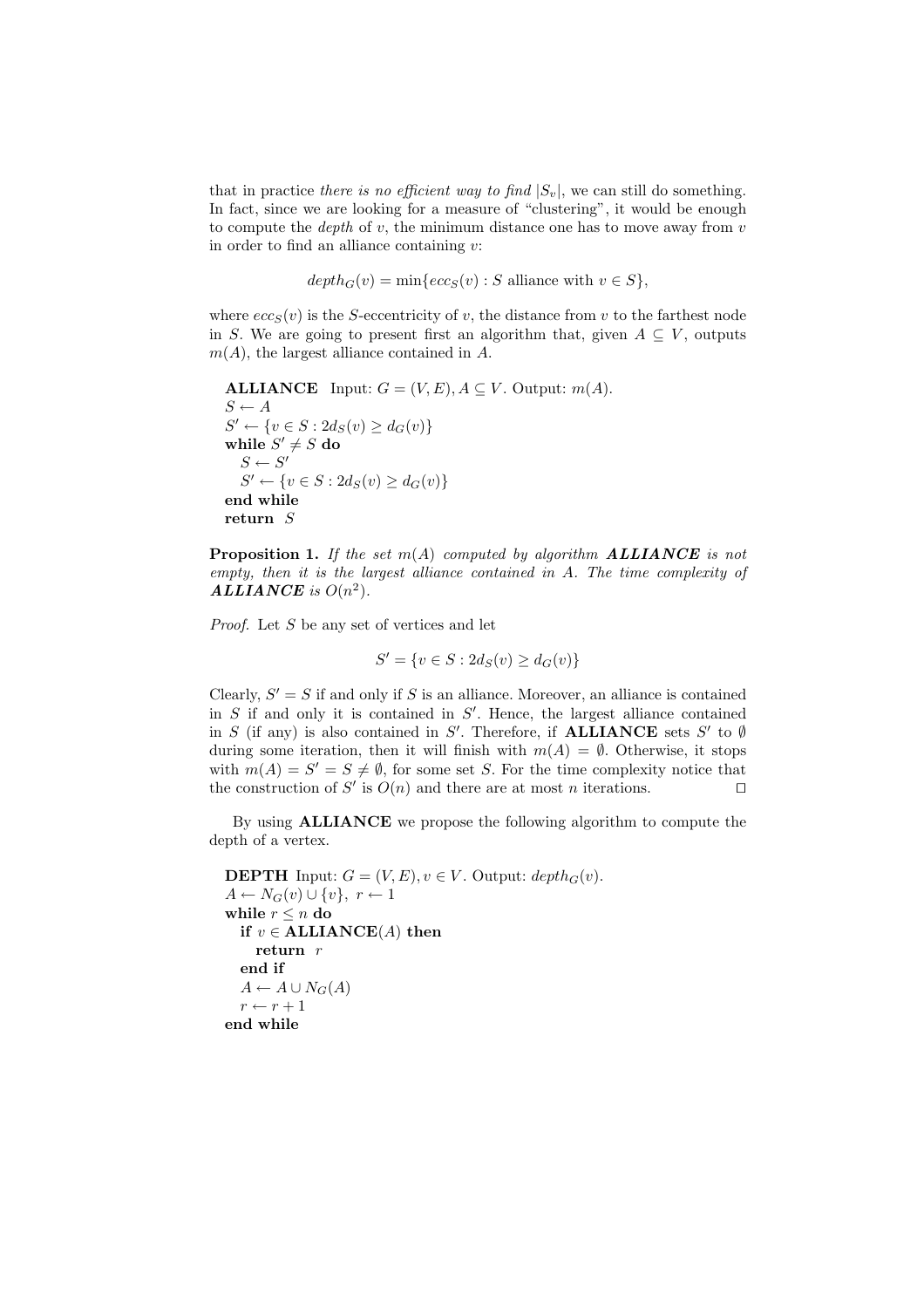## **Proposition 2. DEPTH** returns depth<sub> $G(v)$ </sub> and its time complexity is  $O(n^3)$ .

*Proof.* In order to prove the statement we prove that the depth of a vertex  $v$ corresponds to the smallest radius  $r > 0$  such that the ball of radius r centered in  $v$  contains an alliance containing  $v$ , which is exactly the quantity returned by DEPTH.

Clearly, if S is an alliance contained in a ball of radius  $r$  centered in  $v$ , then the distance between  $v$  and any vertex in  $S$  is at most  $r$ . Hence the eccentricity of v in S is at most r. Therefore, the depth of v is at most r. Conversely, for sake of contradiction, let us assume that there is an alliance  $S$  containing  $v$  such that the eccentricity of v in S is less than r. Then the distance from v to any vertex in  $S$  is less than  $r$ . Hence,  $S$  is an alliance contained in a ball of radius smaller than r.

Since running **DEPTH** involves running **ALLIANCE** at most  $n$  times, the time complexity follows. □

The depth of a graph  $G$  is the sum of the depth of its vertices. It is denoted by  $depth(G)$ . From Proposition 2,  $depth(G)$  can be computed in polynomial time. As we have already mentioned, it is known that every graph  $G$  with  $n$  vertices has an alliance of size at most  $\left\lfloor \frac{n}{2} \right\rfloor + 1$  [9, 10]. In order to find an upper bound for the depth of  $G$  we prove now a slightly different result.

**Proposition 3.** Every graph  $G = (V, E)$  has an alliance  $S \subseteq V$  such that  $|S| \in$  $\{\lceil \frac{n}{2} \rceil,\ \lceil \frac{n}{2} \rceil+1\}.$ 

*Proof.* Let us consider the set of all "almost balanced" cuts of  $G = (V, E)$ . More precisely,  $C = \{E(U, \overline{U}) \subseteq E : U \subseteq V, |U| \in \{\lceil n/2 \rceil, \lceil n/2 \rceil + 1\}\}\.$  Let  $U_0 \subseteq V$ be such that  $E(U_0, \overline{U_0})$  is a min-cut of C. i.e,  $|E(U_0, \overline{U_0})| = \min_{\tilde{E} \in \mathcal{C}} |\tilde{E}|$ .

All we need to prove now is that  $U_0$  is an alliance of G. Suppose that there is a node  $u \in U_0$  such that  $d_{U_0}(u) < d_{\overline{U_0}}(u)$ . In that case, if we define  $U_1 = U_0 \setminus \{u\}$ , we would have

$$
|E(U_1,\overline{U_1})|=|E(U_0,\overline{U_0})|-(d_{\overline{U_0}}(u)-d_{U_0}(u))<|E(U_0,\overline{U_0})|.
$$

In order to conclude we need to show that  $E(U_1,\overline{U_1}) \in \mathcal{C}$ . In fact, if  $|U_0| =$  $\lceil n/2 \rceil + 1$  then  $|U_1| = \lceil n/2 \rceil$ . On the other hand, if  $|U_0| = \lceil n/2 \rceil$  then  $|\overline{U_1}| \in$  $\{\lceil n/2 \rceil, \lceil n/2 \rceil + 1\}.$ 

**Corollary 1.** The depth of any graph G is at most  $\frac{1}{4}(3n^2 - 2n + 3)$ .

*Proof.* The depth of  $\left\lceil \frac{n}{2} \right\rceil$  vertices is at most  $\left\lceil \frac{n}{2} \right\rceil$ 

. ⊓⊔

We do not know whether this upper bound is tight. Nevertheless, by forcing the graph to be bridgeless planar of degree at most 4, the upper bound decreases drastically.

First notice the following: the depth of every vertex in the  $(m \times n)$ -grid is 2, since every vertex belongs to a small alliance (a cycle of length 4). We are now going to generalize this and prove that the depth of any planar bridgeless graph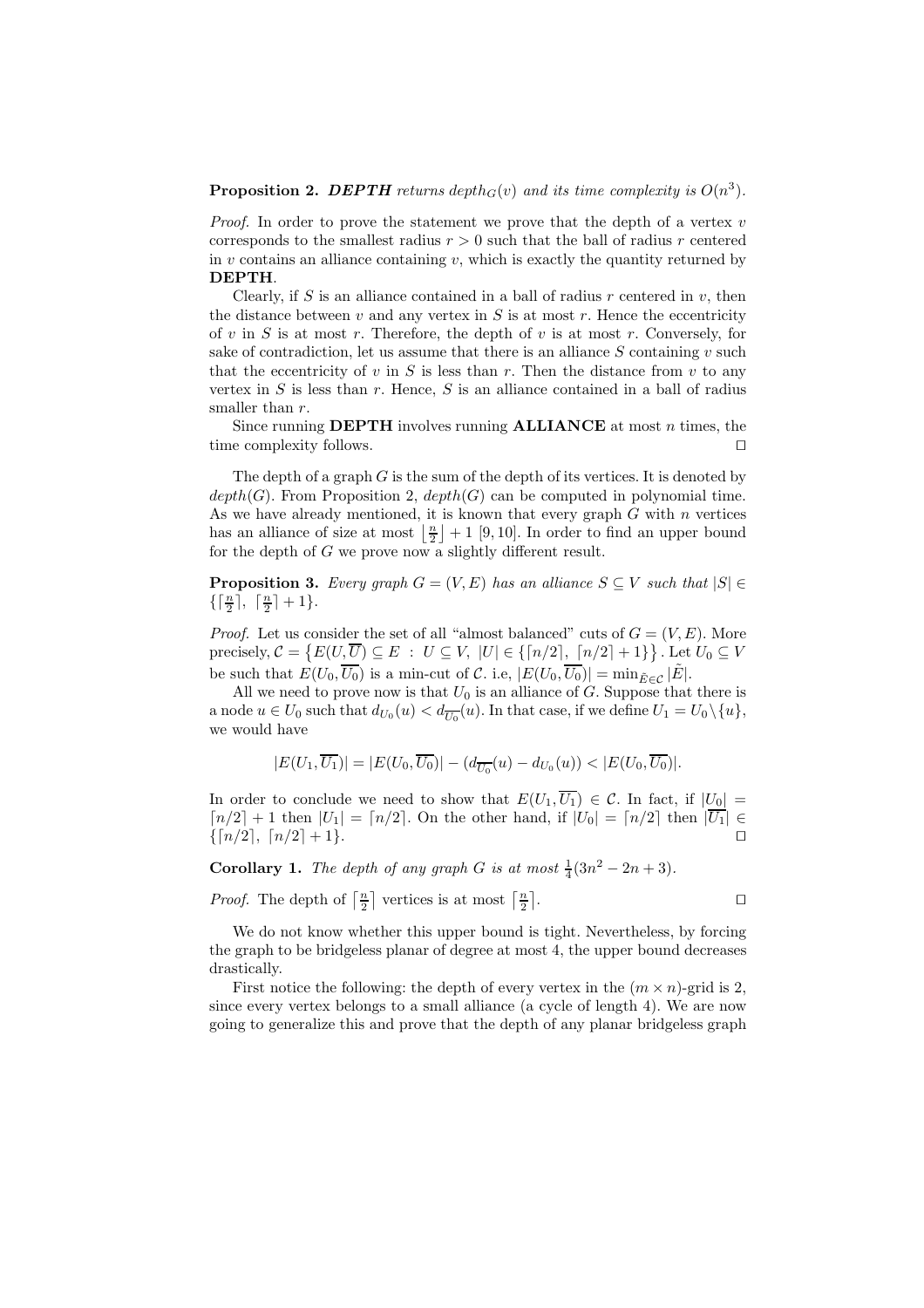of degree at most  $4$  is linear in  $n$ . This result goes in the right direction: the depth of a graph seems to be a good generalization of its clustering coefficient.

Let  $G$  be a bridgeless plane cubic graph. Then, each vertex  $v$  belongs to a cycle  $C$  which is the boundary of a face. We call these faces *facial cycles* in the sequel. Clearly, C is an alliance containing v, and therefore  $depth_G(v) \leq |V(C)|/2$ .

**Proposition 4.** The depth a bridgeless planar cubic graph is at most  $\frac{15}{2}n$ .

Proposition 4 is a consequence of the following lemma.

**Lemma 1.** Let  $G = (V, E)$  be a bridgeless plane cubic graph and let  $F(G)$  denote the set of its faces. Then there exists a function f associating to each vertex a facial cycle containing it and such that no face is associated with more than five vertices.

*Proof.* Consider the dual graph  $G^* = (F(G), E^*)$ . Since G is plane, cubic and bridgeless, then  $G^*$  is a plane graph with no loops and with no multiple edges. We are looking for a function  $f$  that assigns to each vertex of  $G$  a particular alliance to which it belongs. By duality, this is equivalent to look for a function  $f^*$  that assigns to each face  $h^*$  of  $G^*$  a particular vertex  $v^*$  of  $G^*$  with  $v^*$  lying in the boundary of  $h^*$ . Hence, in order to prove the lemma we have to make sure that in our construction (of  $f^*$ ) at most 5 faces of  $G^*$  are labeled with the same vertex.

We proceed by induction on the number of vertices of  $G^*$ . If  $G^*$  has just one vertex then we label the unique face of the graph with this vertex. Suppose now that  $G^*$  has  $n + 1$  vertices. Since  $G^*$  is plane (with no loops and with no multiple edges) there must be a vertex  $v^*$  of degree at most five. Consider the graph  $G' = G^* \setminus v^*$  (i.e, we delete the vertex and the incident edges). By the induction hypothesis one can solve the problem in  $G'$  without using  $v^*$ . The point occupied by  $v^*$  belongs to one face of  $G'$ . That face contains at most 5 faces of  $G^*$ . We label all of them with  $v^*$  and we get the result. □

*Proof.* (of Proposition 4). Let us consider the function  $f$  of the previous lemma. It follows:

$$
\sum_{v \in V} |f(v)| = \sum_{h \in F(G)} |h||f^{-1}(h)| \le 5 \sum_{h \in F(G)} |h| = 5 \times 2|E| = 5 \times 3|V|.
$$

Therefore,  $depth(G) = \sum_{v \in V} depth_G(v) \leq \frac{1}{2} \sum_{v \in V} |f(v)| \leq \frac{15}{2}|V|$ .

#### 3 A Probabilistic Approach

Clustered graphs are those having a lot of small alliances. So a natural way of testing this is to compute the probability of finding an alliance in a small fraction of nodes (chosen randomly).

We can formalize this question. Let  $p \in [0,1]$ . Let us denote  $V_p(G)$  the outcome of selecting each node of V with probability p. Let us denote  $r_p(G)$  =  $\mathbb{P}\{V_p(G) \text{ contains an alliance}\}\.$  The problem of computing  $r_p(G)$  seems to be very difficult in general. But it can be tackled in some cases.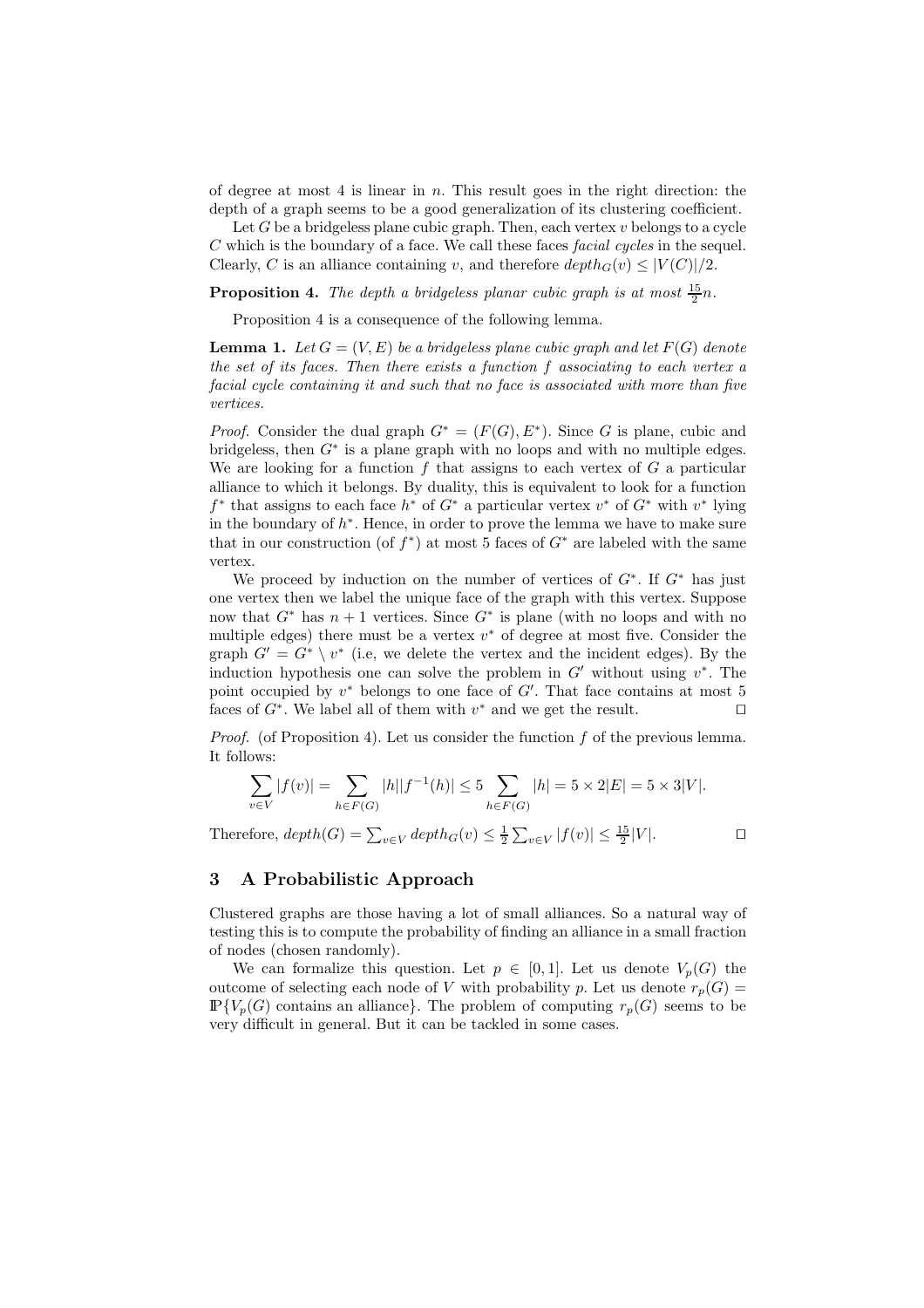**Proposition 5.** Let  $G = (V, E)$  be a cubic planar graph. Let  $0 < p < 1$ . Then  $r_p(G) \geq 1 - (1-p^6)^{\frac{n+4}{56}}.$ 

*Proof.* Let us assume that  $G$  is already embedded in the plane and let  $F$  be the set of faces of  $G$ . As any face is an alliance of  $G$ , we have that

$$
r_p(G) \ge \mathbb{P}\{S : \exists f \in F, V(f) \subseteq S\}.
$$

Let  $F'$  be any maximal set of vertex pairwise disjoint faces of size at most 6. The probability that a random set  $S$  does not contain a given face  $f$  in  $F'$  is  $1-p^{|V(f)|} \leq 1-p^6$ . Since the faces in F' are vertex disjoint the probability that S does not contain any face in  $F'$  is at most  $(1-p^6)^{|F'|}$ . In order to conclude we will prove that  $56|F'| \ge |V| + 4$ .

Let  $a_i$  be the number of faces of size i and let  $b_i$  be the number of faces of size at most  $i$ . By maximality, any face  $f$  with size at most  $6$  intersects at least one element of  $F'$  and a face  $f \in F'$  intersect at most 6 faces of size at most 6 not in F'. Therefore,  $6|F'|\geq b_6-|F'|$  and then  $7|F'|\geq b_6$ . From the definition of  $a_i$ , we get that  $|F| = \sum_{i \geq 3} a_i$  and  $2|E| = \sum_{i \geq 3} i a_i$ . From Euler's Formula for cubic graphs,  $2|E| = 6|F| - 12$ , we get the following.

$$
\sum_{i\geq 7} (i-6)a_i + 12 = a_5 + 2a_4 + 3a_3\tag{1}
$$

Let c be a positive number. From equation 1 we deduce that if  $a_5 + 2a_4 +$  $3a_3 < c|F|$ , then  $|F| - b_6 < c|F|$  and hence  $b_6 > (1 - c)|F|$ . Otherwise, if  $a_5 + 2a_4 + 3a_3 \ge c|F|$  then  $b_6 \ge \frac{c}{3}|F|$ . By choosing  $c = \frac{3}{4}$  we conclude that  $b_6 \geq \frac{1}{4}|F|$ . By using again Euler's formula and the upper bound  $|F'| \geq \frac{b_6}{7}$  we conclude that

$$
|F'| \ge \frac{b_6}{7} \ge \frac{1}{28}|F| = \frac{1}{28}(2 + |V|/2)
$$

Therefore,

$$
r_p(G) \ge 1 - (1 - p^6)^{|F'|} \ge 1 - (1 - p^6)^{\frac{|V| + 4}{56}}.
$$

We say that a sequence of graphs  $(G_k)_{k\in\mathbb{N}}$  is an increasing sequence if the order (number of nodes) of the graphs grows with  $k$ .

**Corollary 2.** Let  $0 < p < 1$ . Every increasing sequence  $(G_k)_{k \in \mathbb{N}}$  of cubic planar graphs satisfies  $\lim_{k\to\infty} r_p(G_k) = 1$ .

Remark 1. The previous result also holds for planar regular graphs of degree 4.

As we have already seen, every graph  $G$  with  $n$  nodes has an alliance of size at most  $\lfloor \frac{n}{2} \rfloor + 1$ . This alliance comes from a *very particular construction*, dealing with an "almost balanced" minimum cut of G. What if we choose randomly a large set of nodes? Is it going to contain an alliance with high probability?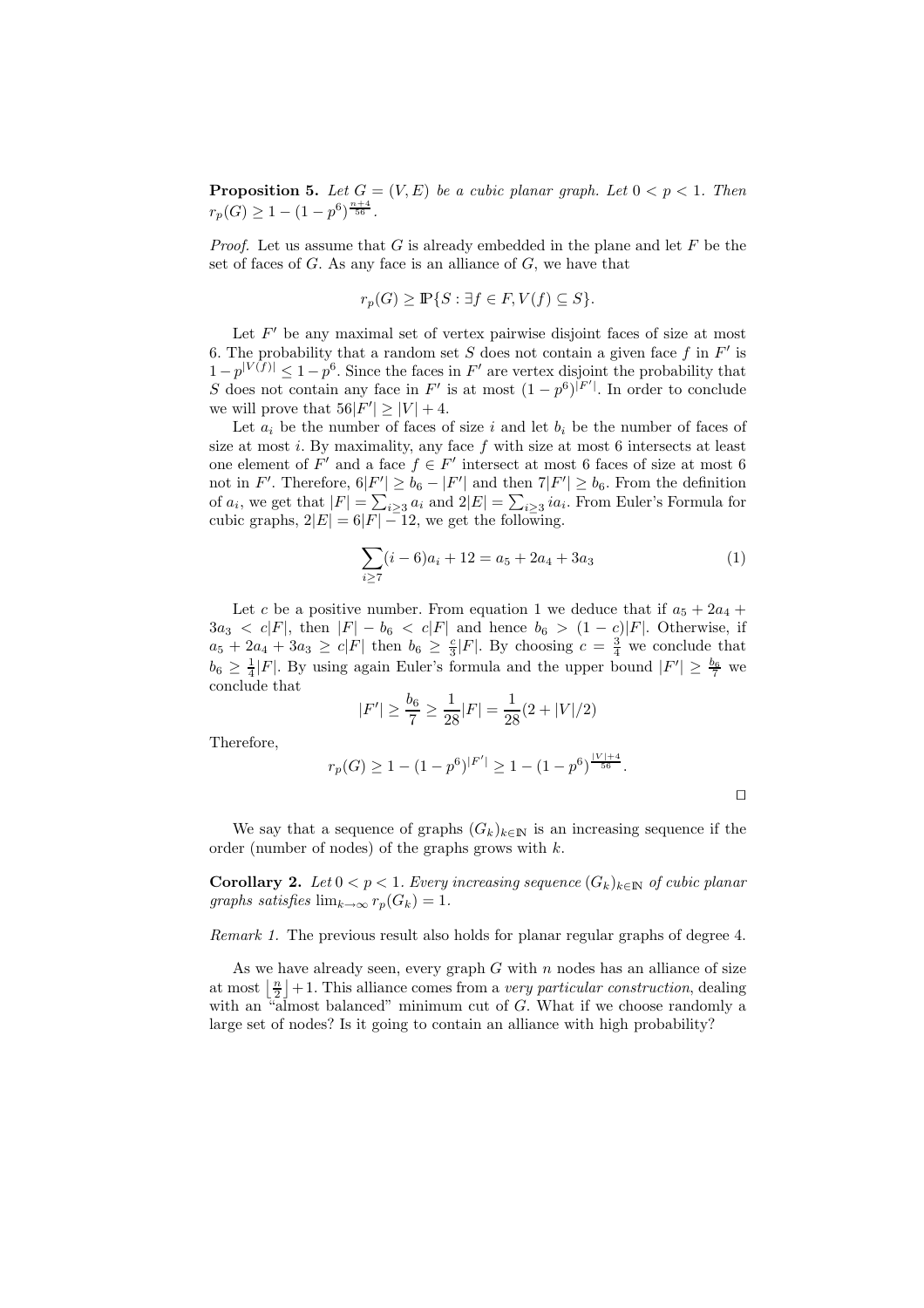**Proposition 6.** Let  $G = (V, E)$  be a graph with minimum degree d. Let  $\frac{1}{2}$  <  $p < 1$ . Then  $r_p(G) \geq 1 - ne^{-\frac{p\delta^2}{2}d}$ , where  $\frac{1}{2} = p(1 - \delta)$ .

Proof. We apply the Chernoff bound in a standard way as explained in [26]. Let  $X_v = 1$  if  $v \in V_p(G)$  and  $X_v = 0$  otherwise. Let  $X(v) = \sum_{u \in N(v)} X_u$ . It follows:

$$
r_p(G) \ge \mathbb{P}\{\forall v \in V_p(G) : d_{V_p(G)}(v) \ge d_{\overline{V_p(G)}}(v)\}
$$
  
\n
$$
\ge 1 - \sum_{v \in V_p(G)} \mathbb{P}\{X(v) < \frac{d(v)}{2}\} = 1 - \sum_{v \in V_p(G)} \mathbb{P}\{X(v) < (1 - \delta)\mathbb{E}(X(v))\}
$$
  
\n
$$
\ge 1 - \sum_{v \in V_p(G)} e^{-\frac{p\delta^2}{2}d(v)} \ge 1 - n e^{-\frac{p\delta^2}{2}d}.
$$

We can apply the previous lemma to graphs for which the degree of every node is high enough. A class of graphs is said to have minimum degree  $d(n)$  if the minimum degree of any graph having more than n nodes is at least  $d(n)$ .

**Corollary 3.** Let  $\frac{1}{2} < p < 1$  and let  $d(n) = \omega(\log(n))$ . Then, for every increasing sequence  $(G_k)_{k\in\mathbb{N}}$  of graphs with minimum degree  $d(n)$ , we have  $\lim_{k\to\infty} r_p(G_k)$ 1.

⊓⊔

Acknowledgment. The authors would like to thank Martin Loebl for very helpful hints and comments.

#### References

- 1. Watts, D.J., Strogatz, S.H.: Collective dynamics of "small-world" networks. Nature 393 (1998) 440–442
- 2. Soffer, S.N., Vazquez, A.: Network clustering coefficient without degree-correlation biases. Phys. Rev. E 71(5) (2005) 057101
- 3. Abdo, A.H., de Moura, A.P.S.: Measuring the local topology of networks: An extended clustering coefficient. (2006) arXiv:physics/0605235.
- 4. Caldarelli, G., Pastor-Santorras, R., Vespignani, A.: Cycles structure and local ordering in complex networks. The European Physical Journal B - Condensed Matter 38(2) (2004) 183–186
- 5. Buhl, J., Gautrais, J., Solé, R.V., Kuntz, P., Valverde, S., Deneubourg, J., Theraulaz, G.: Efficiency and robustness in ant networks of galleries. The European Physical Journal B - Condensed Matter 42 (2004) 123–129
- 6. Schank, T., Wagner, D.: Approximating clustering coefficient and transitivity. Journal of Graph Algorithms and Applications 9(2) (2005) 265–275
- 7. Fronczak, A., Holyst, J.A., Jedynak, M., Sienkiewicz, J.: Higher order clustering coefficients in Barabasi-Albert networks. Physica A 316(1) (2002) 688–694
- 8. Latora, V., Marchiori, M.: Efficient behavior of small-world networks. Phys. Rev. Lett. 87(19) (2001) 198701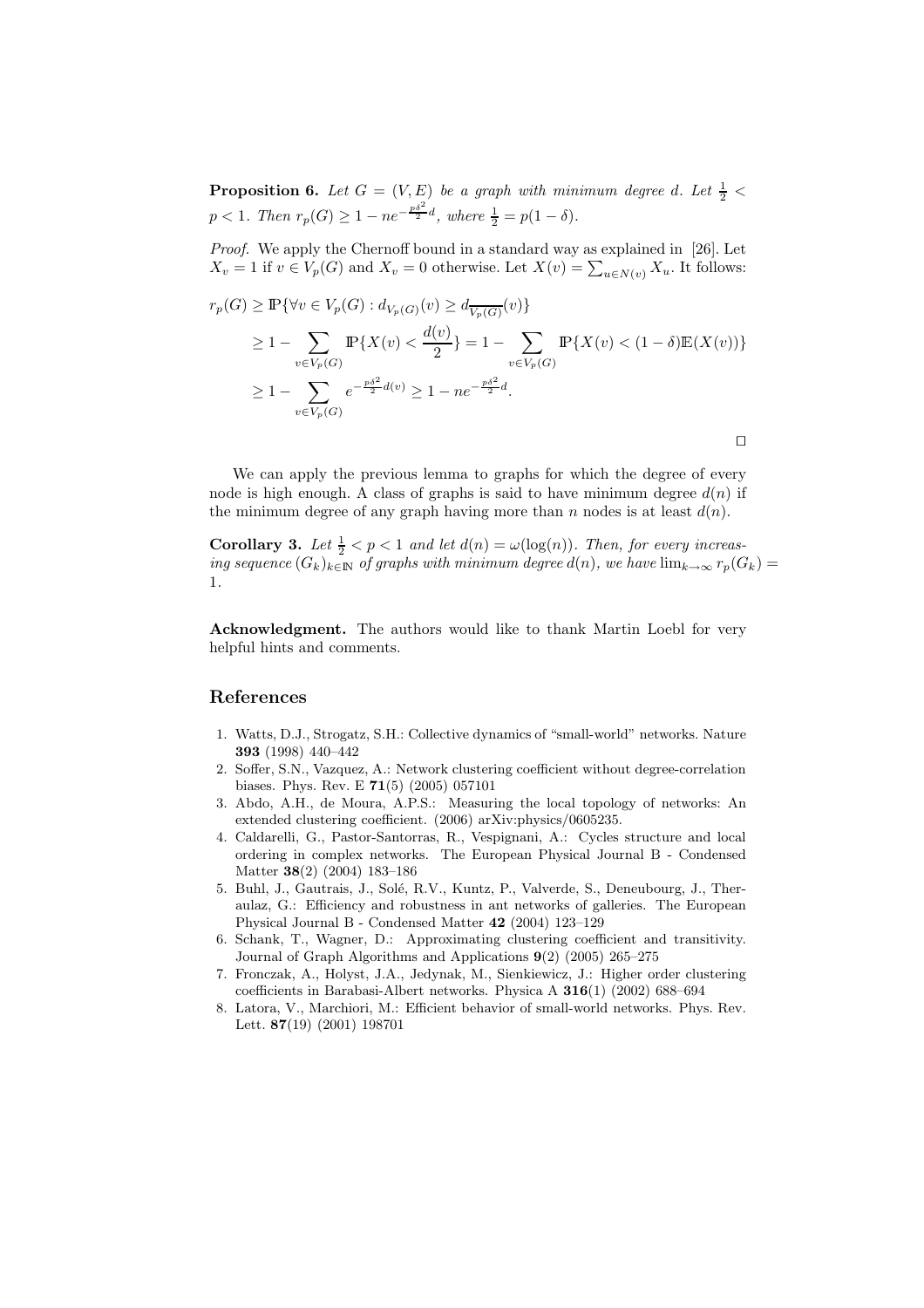- 9. Kristiansen, P., Hedetniemi, S.M., Hedetniemi, S.T.: Alliances in graphs. J. Combin. Math. Combin. Comput. (48) (2004) 157–177
- 10. Shafique, K.H.: Partitioning a graph in alliances and its application to data clustering. PhD thesis, School of Comp. Sci., College of Eng. and Comp. Sci., University of Central Florida (2004)
- 11. Sigarreta, J.M., Rodríguez, J.A.: On defensive alliances and line graphs. Applied Mathematics Letters 12(19) (2006) 1345–1350
- 12. Favaron, O., Fricke, G., Goddard, W., Hedetniemi, S.M., Hedetniemi, S.T., Kristiansen, P.: Offensive alliances in graphs. Discuss. Math. Graph Theory 24(2) (2004) 263–275
- 13. Haynes, T.W., Hedetniemi, S.T., Henning, M.A.: Global defensive alliances in graphs. Electron. J. Combin. (10) (2003) 139–146
- 14. Rodríguez, J.A., Sigarreta, J.M.: Global offensive alliances in graphs. Electronic Notes in Discrete Mathematics 25 (2006) 157–164
- 15. Brigham, R., Dutton, R., Hedetniemi, S.: A sharp lower bound on the powerful alliance number of  $c_m \times c_n$ . Congr. Number. **167** (2004) 57–63
- 16. Shafique, K.H., Dutton, R.D.: Maximum alliance-free and minimum alliance-cover sets. Congr. Number. 162 (2003) 139–146
- 17. Shafique, K.H., Dutton, R.D.: A tight bound on the cardinalities of maximum alliance-free and minimum alliance-cover sets. J. Combin. Math. Combin. Comput. 56 (2006) 139–145
- 18. Rodruguez-Velázquez, J.A., Gonzalez-Yero, I., Sigarreta, J.M.: Defensive kalliances in graphs. eprint arXiv:math/0611180 (2006)
- 19. Rodríguez-Velázquez, J.A., Sigarreta, J.M.: Global defensive k-alliances in graphs. eprint arXiv:math/0611616 (2006)
- 20. Flake, G.W., Lawrence, S., Giles, C.L.: Efficient identification of web communities. In: Proc. of the 6th ACM SIGKDD Int. Conference on Knowledge Discovery and Data Mining. (2000) 150–160
- 21. Flocchini, P., Lodi, E., Luccio, F., Pagli, L., Santoro, N.: Dynamic monopolies in tori. Discrete Appl. Math. 137(2) (2004) 197–212
- 22. Bermond, J., Bond, J., Peleg, D., Perennes, S.: Tight bounds on the size of 2 monopolies. In: Proc. 3rd Colloq. on Structural Information and Communication Complexity. (1996)
- 23. Peleg, D.: Local majorities, coalitions and monopolies in graphs: A review. Theor. Comput. Sci. 282(2) (2002) 231–257
- 24. Newman, M.E.J.: Finding community structure in networks using the eigenvectors of matrices. Phys. Rev. E 74(3) (2006) 036104
- 25. McRae, A., Goddard, W., Hedetniemi, S.M., Hedetniemi, S.T., Kristiansen, P.: The algorithmic complexity of alliances in graphs. Preprint (2002)
- 26. Vazirani, V.V.: Approximation Algorithms. Springer (2004)
- 27. Sipser, M.: Introduction to the Theory of Computation. International Thomson Publishing (1996)

### Appendix: Alliance is  $NP$ -complete

It is known that the following problem is NP-complete [27].

Half-Clique **Instance:** Graph  $G$  (with  $n$  nodes,  $n$  even). **Question:** Is there any clique in G of size (at least)  $\frac{n}{2}$ ?